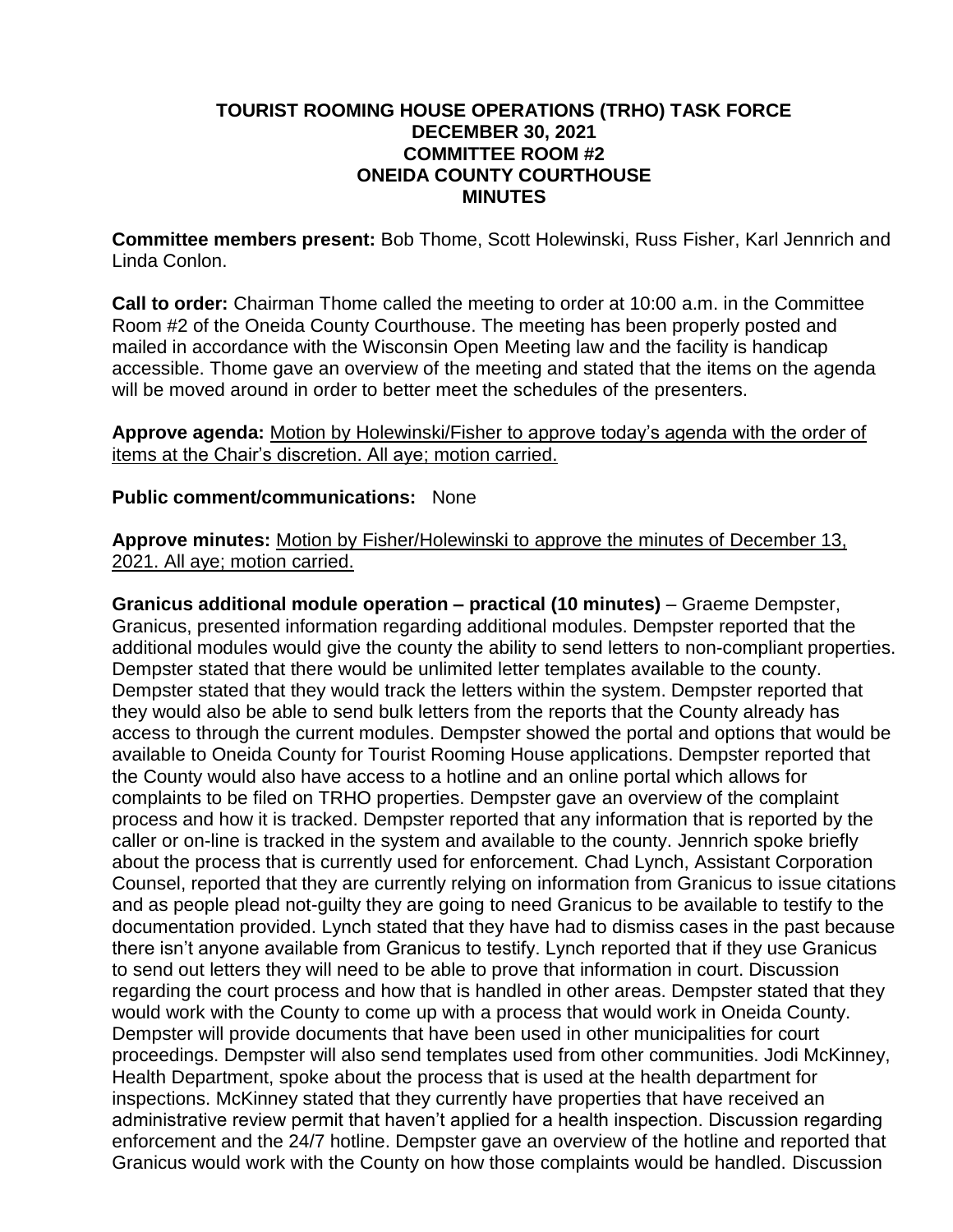regarding the fees for the module and postage. Dempster stated that the proposed fee for this module is all inclusive and there would not be any additional fees for postage and letters. Linda Conlon questioned if Granicus would also send letters on behalf on the Health Department. Discussion regarding the process. Dempster stated that when the module is contracted the process would be set up with both the Planning and Zoning Department and the Health Department. Discussion regarding the order in which inspections and licensing needs to happen. Betsy Sachs, Granicus, reported that with the module there can be as many department logins as needed.

**WI Department of Revenue Sales/Room Tax (Tina Finance) – Discussion only (10 minutes) -** Smigielski reported that the County share of sales tax are collected by the State. Smigielski reported that there are exceptions to the sales tax registration requirements. Smigielski has asked the State if they are able to provide a breakdown of the Tourist Rooming House sales tax that is received and is awaiting an answer. Discussion regarding the sales tax and how it is reported. Brian Slizewski, Vacasa Home Management, stated that when a property owners rents through VRBO or similar they are required to pay the sales tax.

**Funding Availability (Tina Finance) – Discussion only (5 minutes) – Smigielski reported** that funding for the additional module could come from ARPA Funds as a public health concern. Discussion regarding the \$14,900 fee and what is included.

**Compliance Enforcement in the initial permitting/licensing/sales tax registration/insurance process, post initial compliance process, and penalties for violations– Discussion/Action (20 minutes)** – Chad Lynch, Assistant Corporation Counsel, stated that there will be testimony required from Granicus when citations are issued. Lynch stated that initially the Judges will have no history with Granicus and will need a person testifying. Lynch stated that once they are more well known the Judges may accept an affidavit. Discussion regarding citations and enforcement.

**Public Health Department – DATCAP Inspection & Licensing process, manpower/job requirements, metrics, Town's involvement, HD enforcement, fees (Conlon) - Discussion only (10 minutes) –** McKinney presented a document outlining the licensing required for the Health Department and what is looked at during the inspection. McKinney gave an overview of the licensing process. McKinney reported that it is a \$300 one time preinspection fee or change of ownership or new facilities coming into the licensing program. The annual license fee is \$110. McKinney reported that in 2012 the revenue from inspections were \$5700 and in 2021 the revenue was \$50,000. McKinney reported that in 2012 there were 167 licenses issued and at the end of 2021 there will have been 430 licenses issued. McKinney reported that a new license takes approximately 3 hours and a renewal takes approximately 1 hour. Linda Conlon, Public Health Director, reported that all licensing dollars have to remain in the health department. Conlon reported that staffing will need to be increased with the increase in Tourist Rooming House licenses. Discussion regarding the fees and the workload.

**Planning & Zoning Department – review Administrative Review Permit process, manpower/job requirements, metrics, Town's involvement (Jennrich/Holewinski)– Discussion only (10 minutes)** – Jennrich gave an overview the administrative review fee which is a onetime fee. Jennrich reported that there isn't an annual fee at this time.

**Update TRHO TF Directive Outline (10 minutes)** – Additions underlined.

**I.** Method to address staffing to assure TRHO ordinance compliance